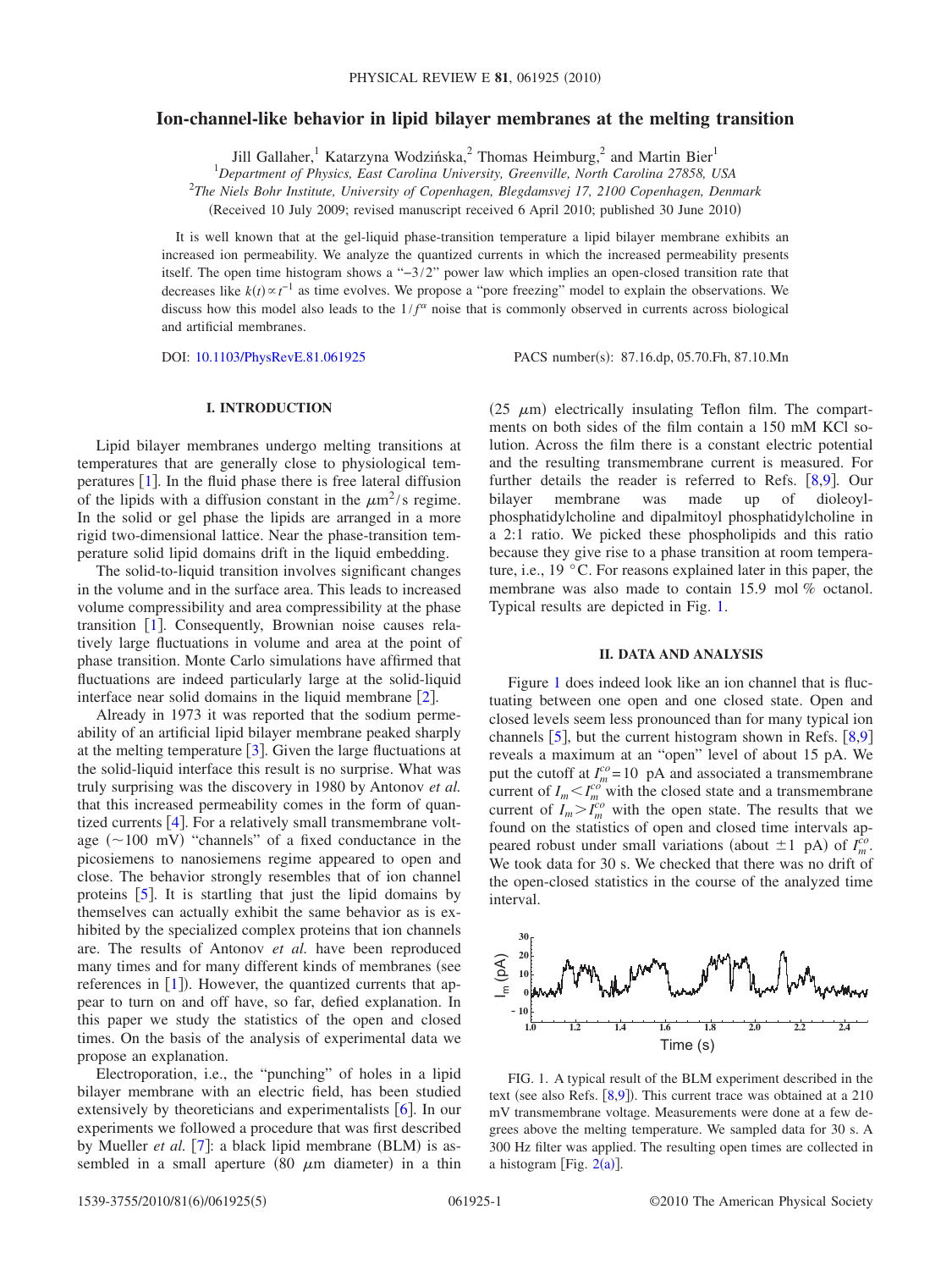<span id="page-1-0"></span>

FIG. 2. (a) A histogram on a log-log scale showing the rate of occurrence of the different pore lifetimes. In order to cover the wide range of lifetimes, different bin sizes where combined in one graph following a procedure described in Ref.  $[11]$  $[11]$  $[11]$ . For lifetimes larger than about  $3 \times 10^{-3}$  s the data are well fitted with the solid line that represents the theoretically inferred  $f(t) = t^{-3/2} / (2\sqrt{\pi\lambda})$ . (b) The derived open-to-closed transition rate for an electropore. These data appear to be well fitted with the solid line  $k(t) = 1/(2t)$ , which is the power law that the theory predicts.

When putting together an open time histogram like Fig.  $2(a)$  $2(a)$ , the bin size choice generally constitutes a compromise. For a small bin size, the number of events in each bin may become very small and, especially for large open times, the statistical variations from bin to bin will overwhelm any general trend. For larger bin size, one can lose a lot of information in the region of the shorter open times. In Ref.  $[10]$  $[10]$  $[10]$  a method is described to join data for different bin sizes into one histogram. In Ref.  $[11]$  $[11]$  $[11]$  an actual computer program is provided to construct such a histogram. That program was configured to work with our data. At each bin width, 20 bins were allocated to count occurrences. The smallest bin size *ti* was twice the minimum open time, and at each cycle the bin size increased as  $t_{i+1} = 1.1t_i$ . In Ref. [[11](#page-4-10)] a factor of 2 was used in place of 1.1. We took the smaller number so as to generate more data points over a smaller range of time. In order to fit the histograms with different bin sizes together, the counts in each bin were normalized by  $1/(t_i N_{total})$ , where *Ntotal* is the total number of open times. The first bin must be excluded because it will contain all of the times unresolved at time  $t_i$  [[11](#page-4-10)]. As soon as a bin is encountered that contains no counts the loop breaks to the next  $t_i$ . Eventually, the bins become large enough that the counts become too sparse or all of the counts are in the first bin and no more information can be obtained. Figure  $2(a)$  $2(a)$  shows how, over more than 2 decades, the open time histogram is well fitted with a power law.

When normalized, the histogram is a probability density function of open times  $f(t)$ . If we let  $P(t)$  denote the probability that the pore stays open till time *t* or longer, then  $f(t) = -\dot{P}(t)$ . The distribution  $f(t)$  is related to the transition rate  $k(t)$  out of the open state in the following way:  $k(t)$  $f(t) = -\frac{d}{dt} \ln P(t)$ . Reference [[11](#page-4-10)] also shows how to calculate the transition rate  $k(t)$  from the open time histogram data. Kinetic rate constants were calculated at each bin size by fitting the second, third, and fourth bins to a single exponential if those bins contained any counts. The result is depicted in Fig.  $2(b)$  $2(b)$ .

The pure lipid bilayer has a heat capacity maximum at 19 °C. The phase transition occurs in a range around this

temperature. At 19 °C we regularly recorded what looked like two channels that were open at the same time. The analysis of such observations is problematic: when one of the two simultaneously open channels closes, there is no way to know which one of the two it is. The resulting ambiguity makes an accurate open time histogram impossible. We also did a number of experiments with different concentrations of octanol dissolved in the membrane. The anesthetic octanol is a very nonpolar substance. Much of this substance will dissolve among the lipid tails of the phospholipids. This will bring down the melting temperature  $T_m$  of the membrane through the same mechanism by which the addition of salt brings down the freezing temperature of water  $\lceil 12 \rceil$  $\lceil 12 \rceil$  $\lceil 12 \rceil$ . By dissolving the appropriate amount of octanol in the membrane, we can achieve any desired shift of  $T_m$ . Increasing the difference between the ambient temperature and  $T<sub>m</sub>$  makes channel openings correspondingly more rare. The results that are depicted in our Figs. [1](#page-0-0) and [2](#page-1-0) were obtained with an octanol concentration in the membrane of 15.9 mol %. In Fig. 3 of Ref.  $[9]$  $[9]$  $[9]$  it can be seen that 15.9 mol % octanol leads to a melting temperature that is about  $5^{\circ}$ C below the temperature at which experiments were performed. With 15.9 mol % octanol double openings constituted a negligible fraction of the total amount of openings. Similar results were obtained for 7.9 mol % octanol  $\lceil 8, 9 \rceil$  $\lceil 8, 9 \rceil$  $\lceil 8, 9 \rceil$ .

Ion channel proteins with a closed state (C) and an open state (O) have commonly been modeled as two-state molecules with Markovian transitions connecting the two states. The simple  $C \rightleftharpoons O$  scheme with transition rates that do not depend on time leads to exponentially distributed lifetimes in both the open and closed states. However, nonexponential distributions like our apparent power law [Fig.  $2(a)$  $2(a)$ ] have been often encountered. Electrophysiologists have commonly explained nonexponential distributions of closed and open times with kinetic schemes that contain more than two states  $\lceil 13 \rceil$  $\lceil 13 \rceil$  $\lceil 13 \rceil$ .

An alternative approach has been to model a transition with a time-dependent transition rate, e.g.,  $k(t) \propto t^{-\mu}$  [[10](#page-4-9)]. There is ample biomolecular justification for such a decreasing transition rate when we are dealing with the complicated ion channel proteins. These are protein complexes with a behavior that is often not adequately described with states and rates or with a straightforward one-dimensional reaction coordinate. Even a relatively simple protein like myoglobin turns out to be better described in terms of diffusive motion in a many-dimensional conformational space  $[14]$  $[14]$  $[14]$ . With the power law  $k(t) \propto t^{-\mu}$  we imagine a channel that, after crossing the activation barrier to the other state, diffuses away from that activation barrier. The transition rate back to the original state then decreases and the channel thus "stabilizes in its state" as time progresses.

In 1988 Millhauser *et al.* proposed the following kinetic scheme to explain the Fig. [2](#page-1-0) type statistics that had, at that time, been found for closed times of several ion channel proteins  $[15]$  $[15]$  $[15]$ ,

$$
0 \leftarrow 1 \rightleftharpoons 2 \rightleftharpoons 3 \rightleftharpoons \cdots \rightleftharpoons N. \tag{1}
$$

<span id="page-1-1"></span>This model applies to our case in the following way. State "0" denotes the initial absence of the electropore. The pore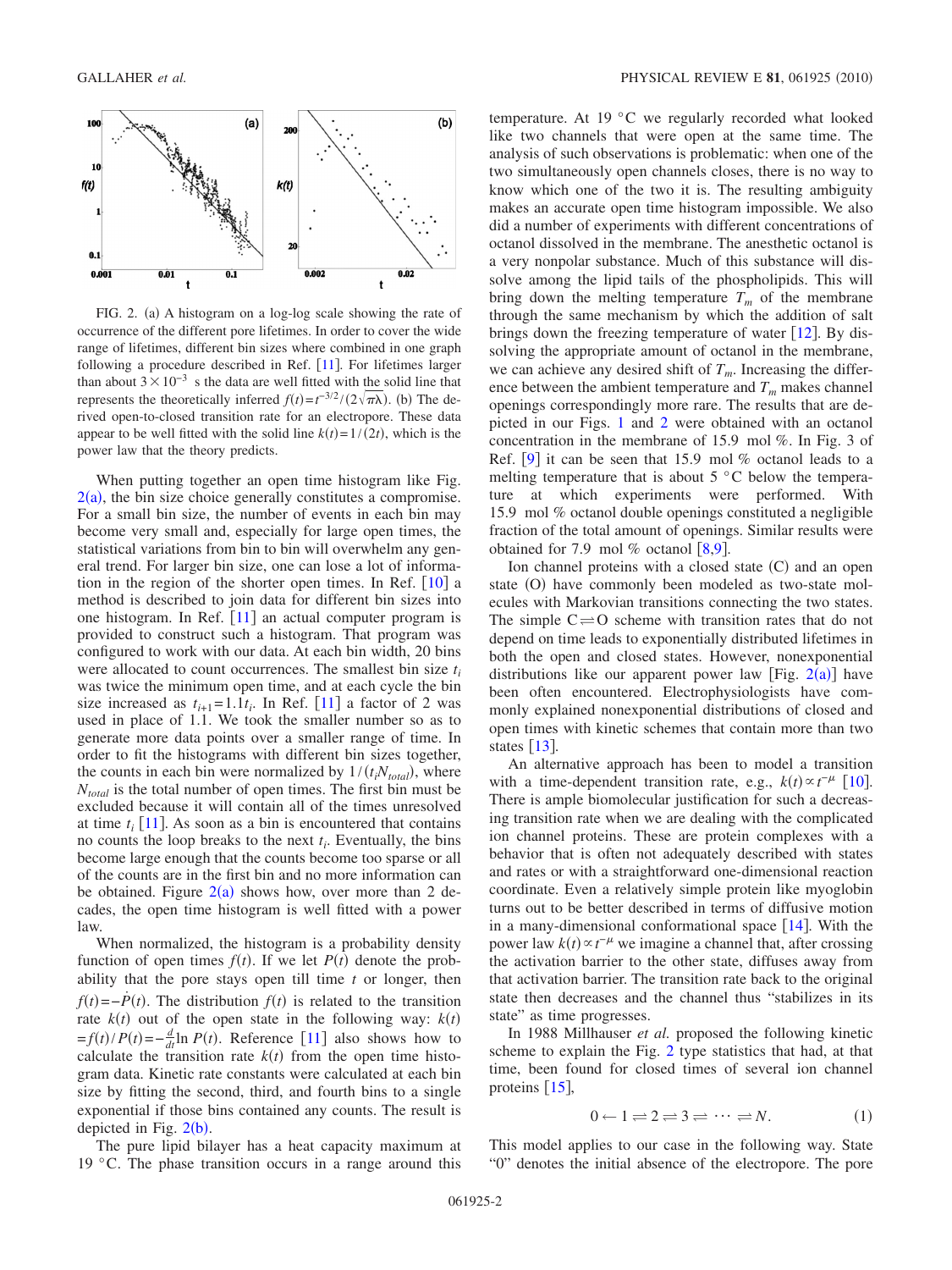forms amid high fluctuations in the liquid area near a solidliquid interface. States 1 to *N* denote open states of the pore. We propose that going from state 1 to state *N* corresponds to the freezing of an increasing amount of lipids in and around the pore's lining. Upon transiting to state 2, a pore can only close again after it goes back to state 1. States 1 to *N* all correspond to the same pore size and conductance. But as the state of the pore moves from state 1 to state *N*, the pore becomes embedded in an ever larger solid region. For the pore to close again, it is necessary that the "frozen" surroundings melt again. Such melting can only occur from the boundaries inward toward the pore. In terms of the kinetic scheme  $(1)$  $(1)$  $(1)$ , the decreasing  $k(t)$  for the closing transition comes about as a significant fraction of the probability diffuses away toward *N*. Although the individual transitions in the above kinetic scheme are Markovian, there is a timedependent rate  $k(t)$  from the 1-to-*N* set of states back to the closed zero state.

More than a decade after the above kinetic scheme  $(1)$  $(1)$  $(1)$ was first proposed, Goychuk and Hänggi published a series of papers where the discrete diffusion in terms of states and rates was replaced with a continuous time random walk  $[16]$  $[16]$  $[16]$ . They found that the closed time statistics were the same in this case as what Millhauser *et al.* had derived. Even for an energy landscape that is not flat, but has some minor undulations, they found the same power laws to hold. The model that was worked out by Millhauser, Salpeter, and Oswald and by Goychuk and Hänggi (MSOGH) was intended to describe diffusion in a protein's conformational space. Such a space is an abstraction. But in our case the MSOGH model actually describes the much less abstract growth of a solid domain. Simulations presented in  $[9]$  $[9]$  $[9]$  show that even at a few degrees above  $T_m$ , solid domains form in the membrane.

We assume that a pore will most readily form at a solidliquid interface where area and volume fluctuations are high. A pore can then next stabilize if the involved phospholipids freeze. It will stabilize further if phospholipids around the pore also freeze. It is this freezing that can make a pore long lived. This model assumption is consistent with the observation that pores in a purely liquid membrane have much higher activation barriers for their formation (more than 250) mV is generally required for observable pore formation) and close within milliseconds after the transmembrane voltage is brought back to physiological levels  $[17,18]$  $[17,18]$  $[17,18]$  $[17,18]$ .

It turns out that the kinetic scheme  $(1)$  $(1)$  $(1)$  can be analytically solved for the case in which all rate constants are identical [ $15$ ]. This is exactly the case we have at hand between states 1 and *N*, as our diffusion is isotropic and has no directional bias. Going from state 1 into the direction of state *N* is just the attachment of more lipids to the solid raft. For noise suppression we used a 300 Hz filter as we analyzed the data. This means that, in effect, we are taking a snapshot of the system about every 3 ms. It is therefore that Fig. [2](#page-1-0) shows a breakdown of the power law at about 3 ms. Because of the 300 Hz cutoff there is no way of knowing how far the power law extends for the actual physical process. We therefore have to take  $\lambda \approx 300 \text{ s}^{-1}$  as the rate for the "0 ← 1" transition in the kinetic scheme  $(1)$  $(1)$  $(1)$ . We can model the fluctuating size of the solid domain as a diffusion in conformational space and, with the aforementioned results of Goychuk and Hänggi  $[16]$  $[16]$  $[16]$ , we take all the rates in the kinetic scheme to be the same,  $\lambda \approx 300 \text{ s}^{-1}$ .

<span id="page-2-0"></span>When all the rates are normalized, the master equation that is associated with the kinetic scheme is

$$
\dot{p}_1(t) = -2p_1 + p_2,
$$
\n
$$
\dot{p}_n(t) = p_{n-1} - 2p_n + p_{n+1} \quad \text{for } 1 < n < N,
$$
\n
$$
\dot{p}_N(t) = p_{N-1} - p_N.
$$
\n(2)

We have for the aforementioned  $P(t)$ 

$$
P(t) = \sum_{n=1}^{N} p_n(t).
$$
 (3)

It is obvious from the kinetic scheme ([1](#page-1-1)) that  $f(t) =$  $-dP(t)/dt = p_1(t)$ . We start out with  $p_1(0) = 1$  and  $p_n(0) = 0$  for  $n \ge 2$ . This implies  $P(0) = 1$ . For  $N \to \infty$  the analytical solution of Eq.  $(2)$  $(2)$  $(2)$  is

$$
p_n(t) = \exp[-2t][I_{n-1}(2t) - I_{n+1}(2t)],\tag{4}
$$

where  $I_n(t)$  represents the modified Bessel function of order *n*. An expansion for  $t \ge \frac{1}{2}n^2$  leads to

$$
p_n \approx \frac{n}{2\sqrt{\pi t^{3/2}}}.\tag{5}
$$

<span id="page-2-1"></span>For the open-closed transitions, all that matters is  $p_1(t)$ . So for  $t \geq 1$  we have a good approximation with

$$
P(t) \approx \frac{1}{\sqrt{\pi t}}, \quad f(t) \approx \frac{1}{2\sqrt{\pi t^{3/2}}}, \quad k(t) \approx \frac{1}{2t}.
$$
 (6)

All of these results are also shown in  $[15]$  $[15]$  $[15]$ .

We have to unscale the normalized transition rates in the kinetic scheme before we can relate the data in Fig. [2](#page-1-0) to the theory. Redimensionalization turns the  $t \geq 1$  condition that goes with Eq.  $\left(6\right)$  $\left(6\right)$  $\left(6\right)$  into  $t \ge 3$  ms. Unscaling Eq.  $\left(6\right)$  leads to  $f(t) \approx t^{-3/2}/(2\sqrt{\pi\lambda})$ . As *k*(*t*)*t* is dimensionless, *k*(*t*)  $\approx 1/(2t)$ remains unaffected by the unscaling. Figure [2](#page-1-0) shows how the theory provides an almost perfect fit to the data. The kinetic scheme ([1](#page-1-1)) and the ensuing theory correctly predict both the slope and the height of the data points.

The current traces (Fig. [1](#page-0-0)) make clear that the conductance of a single pore has a preferred level. Histograms presented in Refs.  $[8,9]$  $[8,9]$  $[8,9]$  $[8,9]$  make this assertion more rigorous. Figure [3](#page-3-0) gives a schematic idea of the architecture of a pore in a lipid bilayer. If we assume the pore to be cylindrical and electrolyte filled, then the conductance of 70 pS that we have at 15.9 mol % octanol corresponds to a pore of about 0.35 nm radius. Such a radius is indeed similar to that of many protein channels. A single head group covers a surface area of about 0.6  $\text{nm}^2$  in the fluid state and of about 0.5  $\text{nm}^2$  in the gel state. Assuming pores again to be roughly cylindrical and the pore length to be 5 nm, this means that a pore of a 0.35 nm radius involves about 20 phospholipids.

Considerations involving standard electropore theory make clear why this quantization can occur. Forming a pore involves a rearrangement of phospholipids and an activation barrier has to be crossed to bring about such rearrangement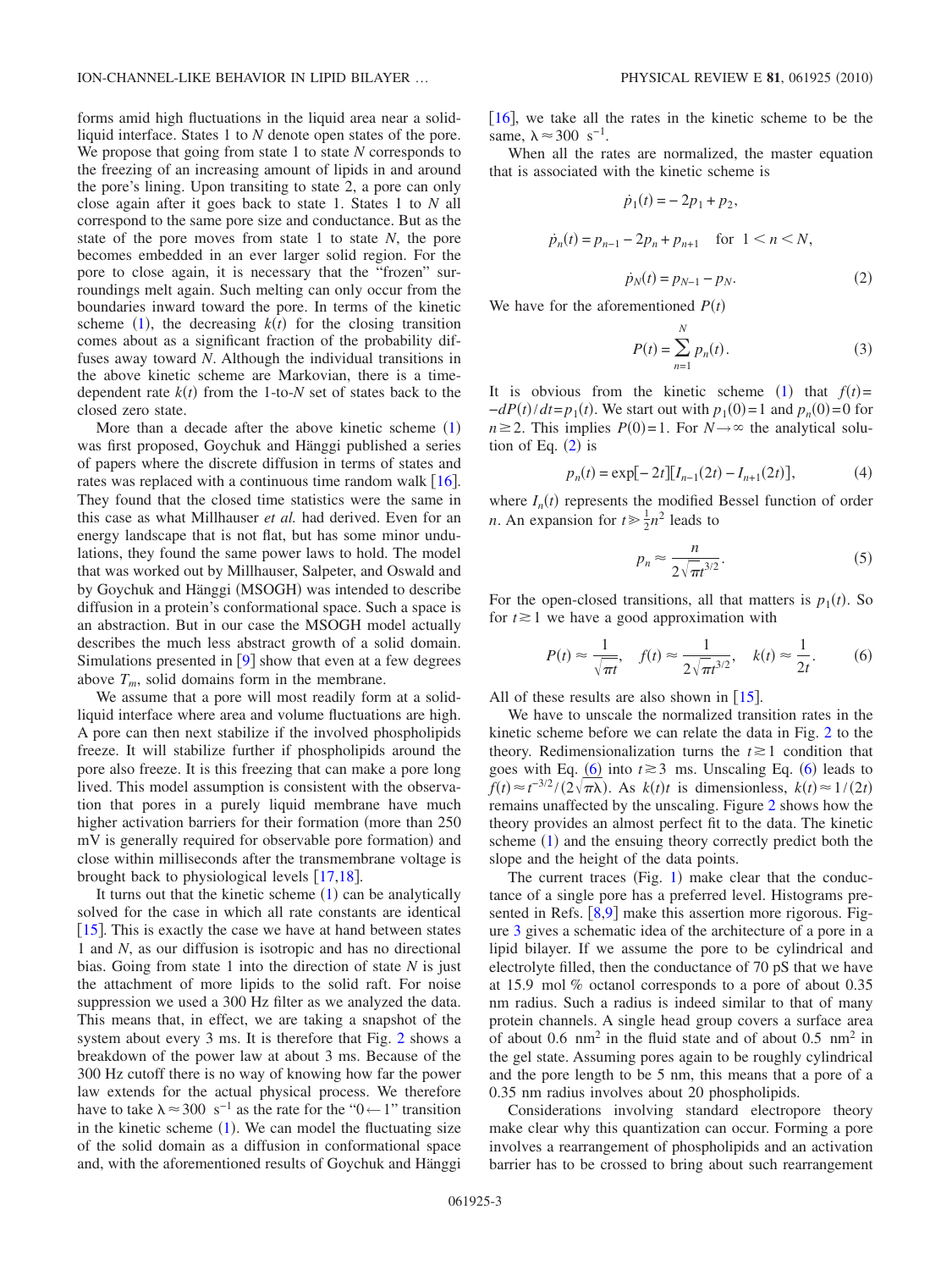<span id="page-3-0"></span>

FIG. 3. A pore in a lipid bilayer involves a rearrangement of a number phospholipids. The figure is adapted from  $\lceil 30 \rceil$  $\lceil 30 \rceil$  $\lceil 30 \rceil$ . The polar head groups of the phospholipids make up the lining of the pore and make the pore permeable to water and small ions. Shown is a schematic idea of (a) the narrowest part of the pore viewed from the direction perpendicular to the membrane and (b) a cross-sectional view in the plane of the membrane through the center of the pore.

[[19](#page-4-18)]. Obviously, a minimum pore radius  $r_0$  of a few tenths of a nanometer is required for a pore to be permeable to water and ions. For phosphate head groups to keep facing the water even in the pore's interior, the phospholipids have to form a much curved edge (see Fig. [3](#page-3-0)). The energy required to create the edge of a pore of radius *r* is  $2\pi\gamma r$ , where  $\gamma$  is the socalled line tension  $[20]$  $[20]$  $[20]$ . For small pores we can approximate the energy with just the linear terms in the radius *r*, i.e.,  $E(r) = (2\pi\gamma - \varepsilon_0 \varepsilon_w V^2)r$ . Here, *V* is the transmembrane voltage and  $\varepsilon_w$  is the relative dielectric permittivity of water. The term  $-\varepsilon_0 \varepsilon_w V^2$  describes the Maxwell stress due to the inhomogeneity of the electric field that the conducting aqueous pore causes  $[21]$  $[21]$  $[21]$ . This stress is toward further opening of the pore. Electroporation has commonly been studied with voltages over 300 mV. Such voltages, after all, are required to permeabilize a lipid bilayer in its liquid state. But for the smaller voltages that we work with the energy *E* increases very rapidly with *r*. So, in our case, thermal fluctuations (with a free energy on the order of  $k_B T$ ) will not be sufficiently strong to drive the pore to radii that are significantly larger than  $r_0$ . Once frozen a pore will, of course, not change its radius.

We also made histograms for the closed times. If every apparent pore opening in Fig. [1](#page-0-0) were to stem from the formation of a new pore, then we would have a constant pore formation rate. Such a constant closed-to-open rate would lead to an exponential distribution of closed times. However, also for the closed times we observe a power law an  $f(t)$  and  $k(t)$  that appear to follow Eq. ([6](#page-2-1)). This non-Markovian behavior indicates that a poreless membrane carries a memory for how long ago the most recent pore closed. This puzzling phenomenon could be explained with the realization that the lining of a pore consists of about 20 phospholipids and that it is possible for the pore lining to partially melt. In that case some individual lipids in the lining could possibly get unstuck, move more freely, and clog up the pore. Meanwhile the main pore architecture remains in place and the pore can open again and refreeze. When several molecules are able to move independently into and out of the pore's interior we have a mechanism that can be described by the kinetic scheme ([1](#page-1-1)) and an MSOGH model. The apparent  $-3/2$ power law for the closed times may be due to a significant fraction of the observed openings actually being such "reopenings." Molecules or clusters of molecules from

<span id="page-3-1"></span>

FIG. 4. The power spectral density as a function of the frequency for the signal depicted in Fig. [1.](#page-0-0) A straight line of a slope  $-1/2$  is added for reference. Power-law behavior,  $S(f) \propto f^{-1/2}$ , is apparent in the significant frequency range. It is because of the logarithmic scale that data points get denser toward the right end of the graph.

the lining of the pore that are moving in and out of the pore's interior have also been offered as an explanation for the  $1/f^{\alpha}$ noise that has been observed in other biological and artificial channels in membranes  $\lceil 22 \rceil$  $\lceil 22 \rceil$  $\lceil 22 \rceil$ .

Figure [4](#page-3-1) shows how the power spectrum of our recording (Fig. [1](#page-0-0)) follows a power law in the about 2 decades between the millisecond and the second regimes where power laws applied in Fig. [2.](#page-1-0) It can be derived that the power spectral density follows  $1/f^D$  when the residence times in both the open and closed states follow a distribution  $f(t) \propto t^{-(1+D)}$ , where  $0 < D < 1$  [[23](#page-4-22)]. Our power spectrum indeed displays the predicted  $-1/2$  slope to a good approximation. Noise with a power spectrum that drops off like  $1/f^{\alpha}$ , where 0.5  $\alpha$ <1.5, is commonly characterized as "1/*f* noise." [[24](#page-4-23)]. Already in 1966 it was found that the membrane voltage at the node of Ranvier of a live nerve cell displays  $1/f^{\alpha}$  noise (with an  $\alpha$  very close to unity) in the 10–1000 Hz regime [[25](#page-4-24)]. Recently, these data have been more accurately rerecorded and it has been claimed that the apparent power law comes about as a sum of Lorentzian contributions of individual types of ion channel proteins  $[26]$  $[26]$  $[26]$ . However, the phenomenon discussed in this paper may be partly behind this observation.

## **III. DISCUSSION**

A  $1/f$  noise spectrum has also been found when an electropore is current clamped  $\lceil 27 \rceil$  $\lceil 27 \rceil$  $\lceil 27 \rceil$ . But it should be realized that the underlying physics is completely different for a current clamped electropore. When the current *I* through an electropore in a membrane is kept constant, a negative feedback mechanism is at work that keeps that pore open. This can be imagined as follows. Suppose that, through a Brownian fluctuation, a pore narrows. This would increase the pore's electrical resistance *R*. With  $V=IR$ , this would increase the transmembrane voltage *V*. Through the aforementioned Maxwell stress, such larger transmembrane voltage increases the force that widens the pore  $|21|$  $|21|$  $|21|$ . It is possible to keep pores open for hours with a current clamp setup  $[27,28]$  $[27,28]$  $[27,28]$  $[27,28]$ . How this nega